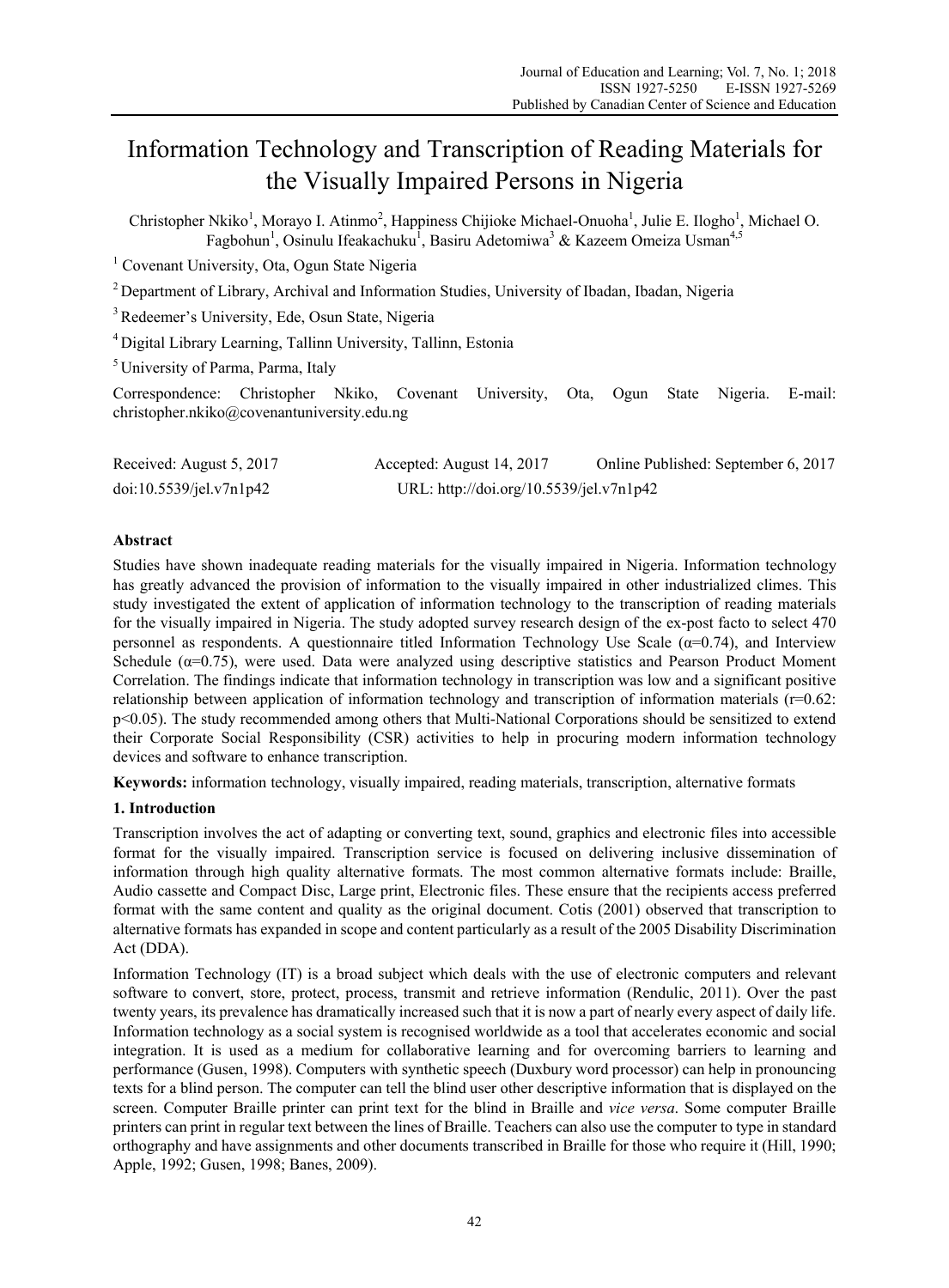Information technology has overwhelming influence on efficient and sustainable production of any sort. Industrialised nations have used technology tremendously to enhance the quality of life of the persons with impairment generally and the visually impaired in particular. Atinmo (2000) reported that technology has advanced so much in the area of library and information services that there are now a variety of computer based devices that translate printed materials into raised letter, synthesised speech or enlarged formats for the visually impaired.

The above assertion was corroborated by Gallimore (1999), who noted that access to technologies has greatly assisted the provision of information in recent years. According to him, the most radical change came with the widespread use of computers, whereby the visually impaired could easily convert print into electronic text and read it from the screen with either transitory Braille or through synthetic speech. He further observed that it is also possible to link different converters such as scanners, reading machines, embossers and tape recorders, so that a converted text can be permanently recorded in the desired format. The internet has made it possible for the visually impaired to access information at the same time as sighted users, and has dramatically improved equality of access, bringing independence and choice—two of the fundamentals of freedom (Porter, 1997).

With adaptive software students with visually impairment can access the web and other popular applications via synthetic speech, magnified images, and/or Braille displays. Often, this involves using a standard QWERTY keyboard, but sometimes students may also use a mouse, touch screen, or dictation software. As part of IT tool for transcription of reading materials into alternative format for the visually impaired is screen reading software. Screen-reading software uses synthetic speech to read aloud the content that appears on a computer screen. Screen-readers can help users access many word-processing programmes, spreadsheets, presentation applications, and internet browsers, often with key strokes rather than moving by a mouse. There are screen readers available for PCs running Linux or Windows operating systems. Each type of screen-reading software uses a different command structure and most support a variety of speech synthesizers.

Some students with low vision may benefit simply from using a large computer monitor or from adjusting the appearance settings on their computer, such as font size, screen resolution, scroll bar size, icon size, colour scheme, and mouse cursor appearance (Windows also has a screen magnifier as part of its accessibility features). Many students with low vision, however, may find screen magnification software to be a more viable option. Full-featured screen magnifying programmes work similarly to a high-powered magnifying glass moving over a page. They can magnify all screen items by following the mouse cursor, or they can move across and down a page at a preset speed. Students who are blind or have low vision usually learn to touch-type on QWERTY keyboards. If a blind student has an additional physical disability that affects his/her typing proficiency, the student may be interested in trying dictation software. Even the traditional tools like stylus and Braille are combined with IT tools.

Students may choose to handwrite Braille using a Slate and stylus or type Braille directly with a Perkins braillewriter. Transcribers also find it useful to convert electronic text into a Braille hard copy by sending computer files to a Braille embosser, which is the Braille equivalent to an ink printer.

There exists now a technology called Braille 2000. It is a bold new tool for producing Braille. Braille 2000 is said to be fully internet compatible, making it as simple as a mouse click to send a document to a Braille production centre, to a school, to a blind student or a fellow transcriber. Braille 2000 is fully compatible with ED-IT PC and is able to read and write Braille XML files as well as translate XML print text into Braille.

The application of information technology devices and tools such as computers, braille embossers, dolphin pen, jaws, Duxbury braille translators, converters, synthetic speech software etc. are vital for modern transcription. Contrary to this, Gusen, Amv, and Milaham (2010) observed that the commonest tools for transcription in Nigeria are perkins braille, slate, stylus, tape recorders, talking calculators and embossers. The position was further confirmed by Atinmo (2005) who posited that Braille production is mostly manual—driven as only 12 out of 75 institutions surveyed use computer Braille facilities. However, Lang and Upah (2008), Fuandai (2010) Omede (2011) and Babalola and Haliso (2011) argued that transcription in Nigeria is mostly inhibited by insufficient funding, unskilled manpower, inadequate assistive technology, policy deficiencies, high cost of production and over reliance on foreign donation. In Nigeria, it is estimated that the population of the visually impaired is between two to three million (that is, about 1.2 to 1.8% of the entire population of approximately 170 million people) (Tiamiu, 2003). Despite this large number, the production and distribution of transcribed reading materials for this group are quite low. It is important to note that Non-governmental organisations are chiefly responsible for the provision of textbooks, religious and few other general reading materials in alternative formats. Some visually impaired students are frustrated out of school due to lack of access to reading materials. In some cases, these visually impaired students have to make individual efforts to find their own reading materials. Opportunities to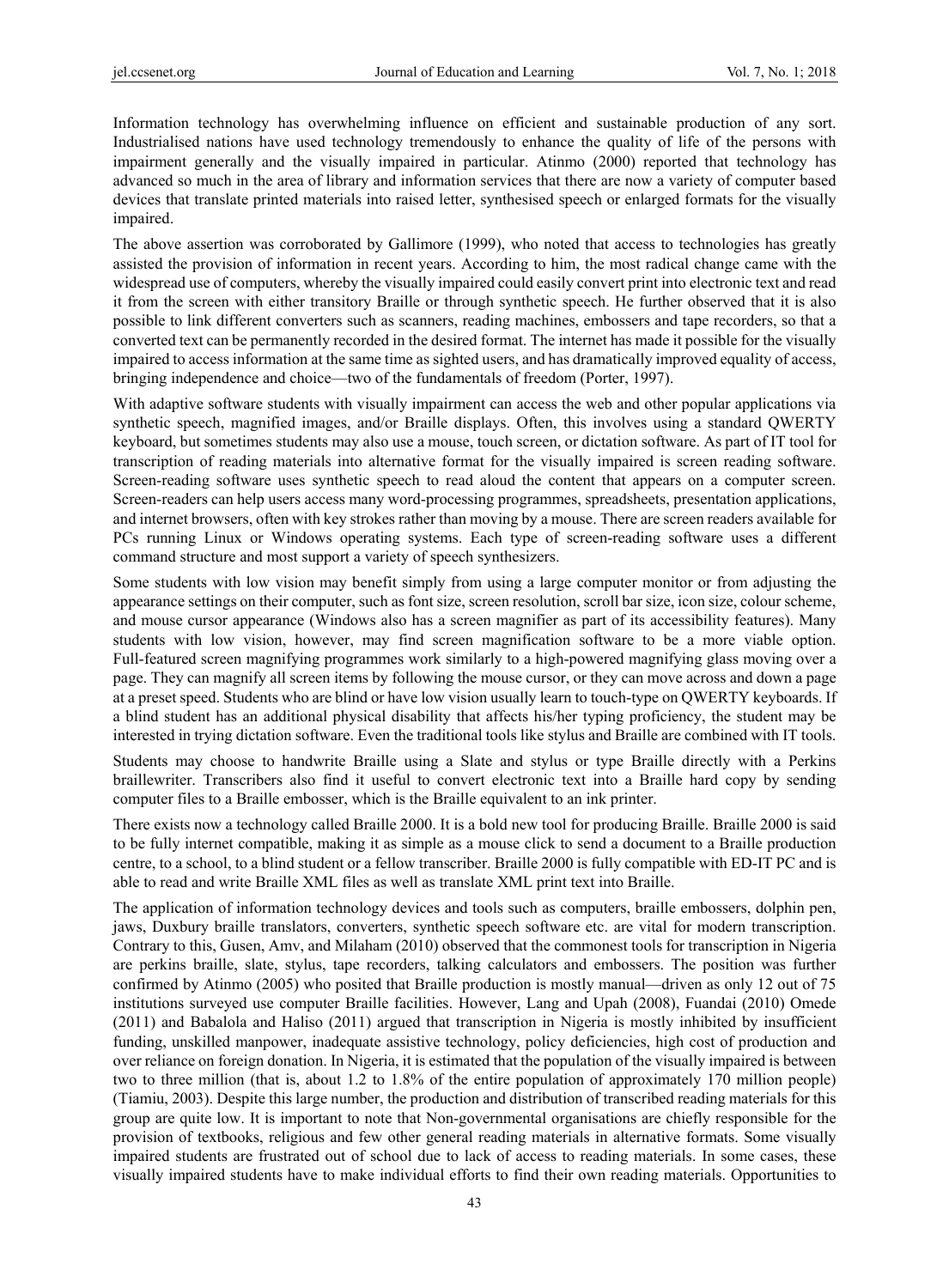read for informal learning, personal development, recreation and entertainment are virtually non-existent. These observations have directed attention to the tendency for the educated visually impaired to relapse into secondary illiteracy. They also become alienated and impoverished for lack of sufficient provision of reading materials in the appropriate formats accessible to them.

The transcription activities in Nigeria revolves around the secondary schools, tertiary institutions, libraries that cater for the visually impaired as well as the NGOs that specialize in transcription for this group of users. They would therefore form the population for the study.

The intensive application of information technology in the transcription of reading materials for visually impaired becomes imperative if appreciable progress must be made. It is against this background that the study investigated the extent of application of information technology in transcription of reading materials for the visually impaired in Nigeria.

## **2. Research Question**

A research question was raised to wit:

What is the extent of Information Technology (IT) application in the transcription of reading materials into alternative formats for the visually impaired in Nigeria?

## **3. Hypothesis**

The study tested a null hypothesis at 0.05 significant level thus:

There will be no significant relationship between information technology and transcription of reading materials into alternative format for the visually impaired in Nigeria.

## **4. Literature Review**

Information Technology has revolutionalized and expanded both accessibility and availability of various formats into which reading materials for the visually impaired could be transcribed. Evans (2000) described access to technologies such as the Kurzweil Reading Machine and Closed Circuit Television (CCTV) as having greatly assisted in the provision of information to the visually impaired in recent times. The most radical innovation came with the widespread use of computers where visually impaired people could easily convert print into electronic text and read it from the screen with either transitory Braille or through synthetic speech. It is also possible to link different converters such as scanners, reading machines, embossers and tape recorders, so that a converter text can be permanently recorded in the desired format (Long, 1993; Gallimore, 1999).

Pollitt (2003) reported the designing of a web interface which offers the best opportunity to make the catalogue of libraries accessible to people with print disabilities. Visually impaired users may change the appearance of the web page using accessibility options of their browser software or use screen enlargements software to control the magnification of the web page. Screen readers' software can then be used to interpret the coding of the web page and interact with the browser to output the content as synthetic speech or to a refreshable Braille display (Craven, 2000).

Horten and Horten (1995) have observed that Braille books were traditionally produced by typing the printed book in Braille on a Perkins Brailler but that this has changed in the last decades. They noted that at first, the books were typed on a personal computer and the text transformed to Braille by Braille conversion software. Another stage was that printed books were scanned on a scanner with an optical character recognition programme, which photographed and translated the printed letters into text. The text was then transformed to Braille by the Braille conversion software. They also asserted that in Norway, a new option known as "Data Technology" is used by authors, publishers and printing houses to retrieve text directly as a basis for the transcription into Braille and talking books. This provides a platform to give the visually impaired more books to read by making the transcription of Braille books more efficient as well as permit the production in varied formats like CD-ROMs.

Kuniansky (2001) stated that an Electronic-Braille system now exists that allows a librarian using a web-based mechanism to go to a website where he can quickly and easily transcribe an information requested by blind person into Braille, before delivering the electronic Braille to visually impaired users with a refreshable Braille display of their own Braille embosser. With E-Braille, documents could be received, transcribed to Braille, embossed and shipped. An initiative to enable visually impaired persons in Vietnam to have access to newspaper and magazines was established in 2001. According to Nguyen (2005), visually impaired persons can dial into a central location where natural voice recordings are stored in a computer. These are accessed by the reader using the keypad of the touch phone or by calling different phone numbers for different sections of the newspaper or magazine which are then converted into Braille format. With this method, it is possible for a whole recorded newspaper to be made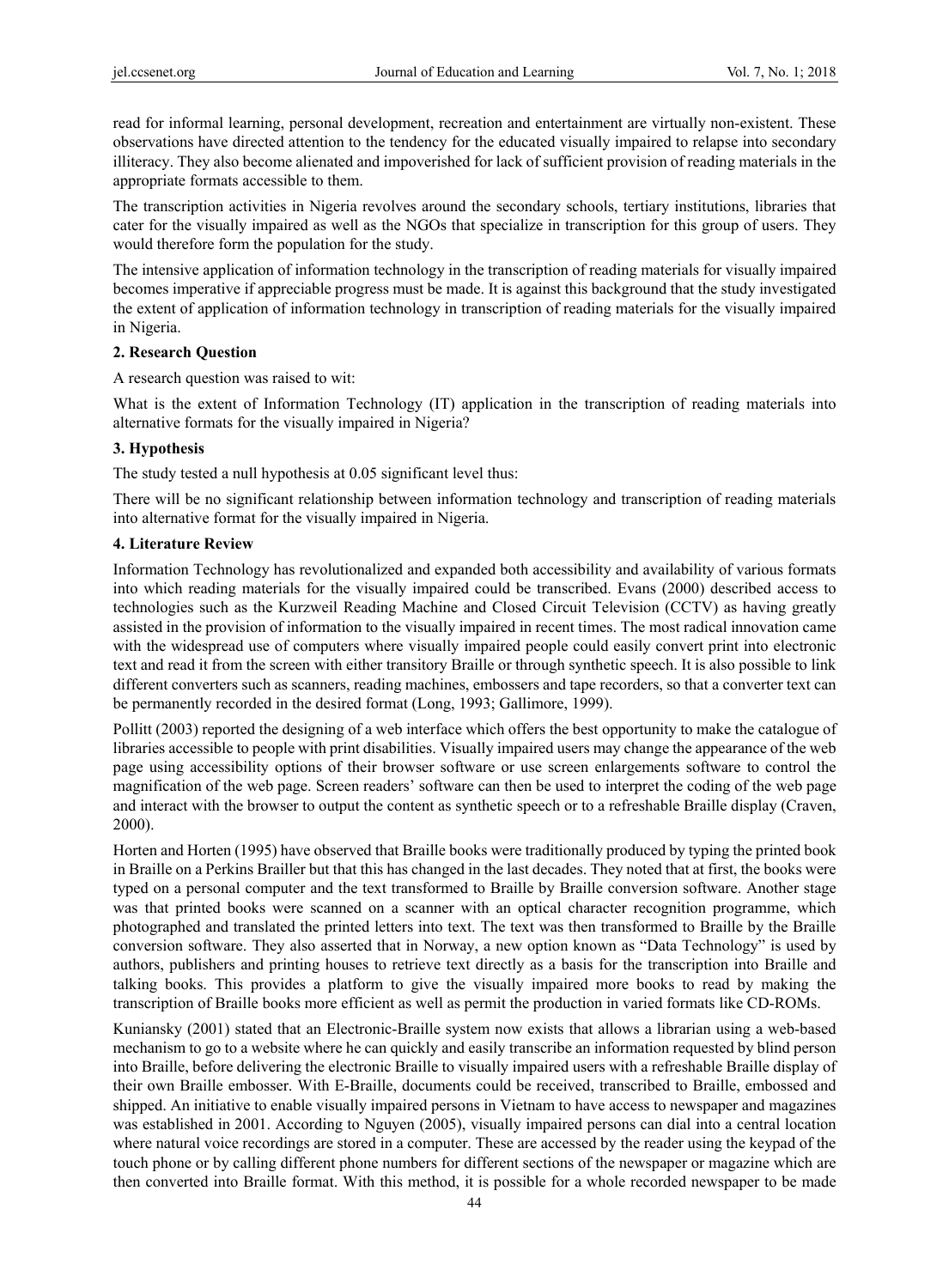available in Braille and users can select particular sections of each newspaper either by using different phone numbers or with their phone keypads using numerical codes (Vappu & Leanor, 1995). Telephone accessible systems for Braille materials are available in a number of countries including Australia, Canada and the United States of America (Craddock, 1996).

Verhoeven (2005) reported the existence of a portable USB pen device known as "Dolphin Pen" used for transcription to alternative formats. Dolphin Pen has a complete range of capabilities to allow the conversion of all text-based reading materials into large print, audio MP3, Braille or DAISY digital talking book formats. Through dolphin pen, the visually impaired are able to access internet or web-based resources. Academic libraries and Internet cybercafés can deploy this device to their computers and thus provide automatic transcription mechanisms for the visually impaired. This ensures equity of access to information. It also offers total freedom and independence to blind and low vision computer users.

# **5. Methodology**

All the identified respondents were involved in the study. Total enumeration technique called census was used to capture a population of 513 respondents out of which 470 respondents responded to the survey. This comprised the heads of institutions, all staff directly involved in the transcription and other personnel whose daily activities influence the nature and processes of transcription into alternative format. Out of the 513 copies of questionnaire distributed/administered, 470 were retrieved and found usable and this represents the response rate of the study. The response rate achieved constitutes 91.6% of the total estimated population of the study. The null hypothesis was tested at 0.05 level of significance using Pearson Product Moment Correction while the research question was subjected to descriptive statistics. An interview schedule was also used to elicit information from respondent organizations. Nine interviews were conducted. One interview was conducted in each of the following organisations:

- 1) Gindiri Material Centre for the Blind (Plateau State).
- 2) Anglo-Nigerian Welfare Association for the Blind Library, Lagos.
- 3) Inlak Library for the Visually Handicapped, Lagos.
- 4) Ikeja farm Craft Centre for the Blind, Lagos.
- 5) Niger Wives Braille Production Centre, Lagos.
- 6) Pacelli School for the Blind, Lagos.
- 7) Orji River Rehabilitation Centre for the Blind, Enugu.
- 8) Bola Ige Information Technology Centre, Abuja, (Braille Unit).
- 9) Hope for the Blind, Zaria.

The target audience for the interview were Head of NGO's. These are organisations that are directly involved with the transcription of reading materials into alternative formats for the visually impaired people.

# **6. Results and Findings**

Research question: What is the extent of information technology application in the transcription of reading materials into alternative format for the visually impaired in Nigeria?

| S/N            | <b>Information Technology Facilities</b>   | N   | $\frac{0}{0}$ | Mean | <b>Standard Deviation</b> |
|----------------|--------------------------------------------|-----|---------------|------|---------------------------|
|                | Embossers                                  | 279 | 59.3          | 4.0  | 1.4                       |
| $\overline{c}$ | Tape Recorders                             | 274 | 58.2          | 4.0  | 1.6                       |
| 3              | <b>Talking Calculators</b>                 | 137 | 29.2          | 3.1  | 1.2                       |
| 4              | <b>Scanners</b>                            | 136 | 28.8          | 3.0  | 1.6                       |
| 5              | Computer with Brailling Software (Duxbury) | 108 | 22.9          | 2.9  | 1.1                       |
| 6              | Handheld Magnifier                         | 94  | 20.0          | 2.5  | 0.9                       |
| 7              | Jaws Computer                              | 88  | 18.6          | 2.4  | 1.1                       |
| 8              | Dolphin Pen                                | 63  | 13.2          | 2.4  | 1.6                       |

Table 1. IT tools applied for the transcription of reading materials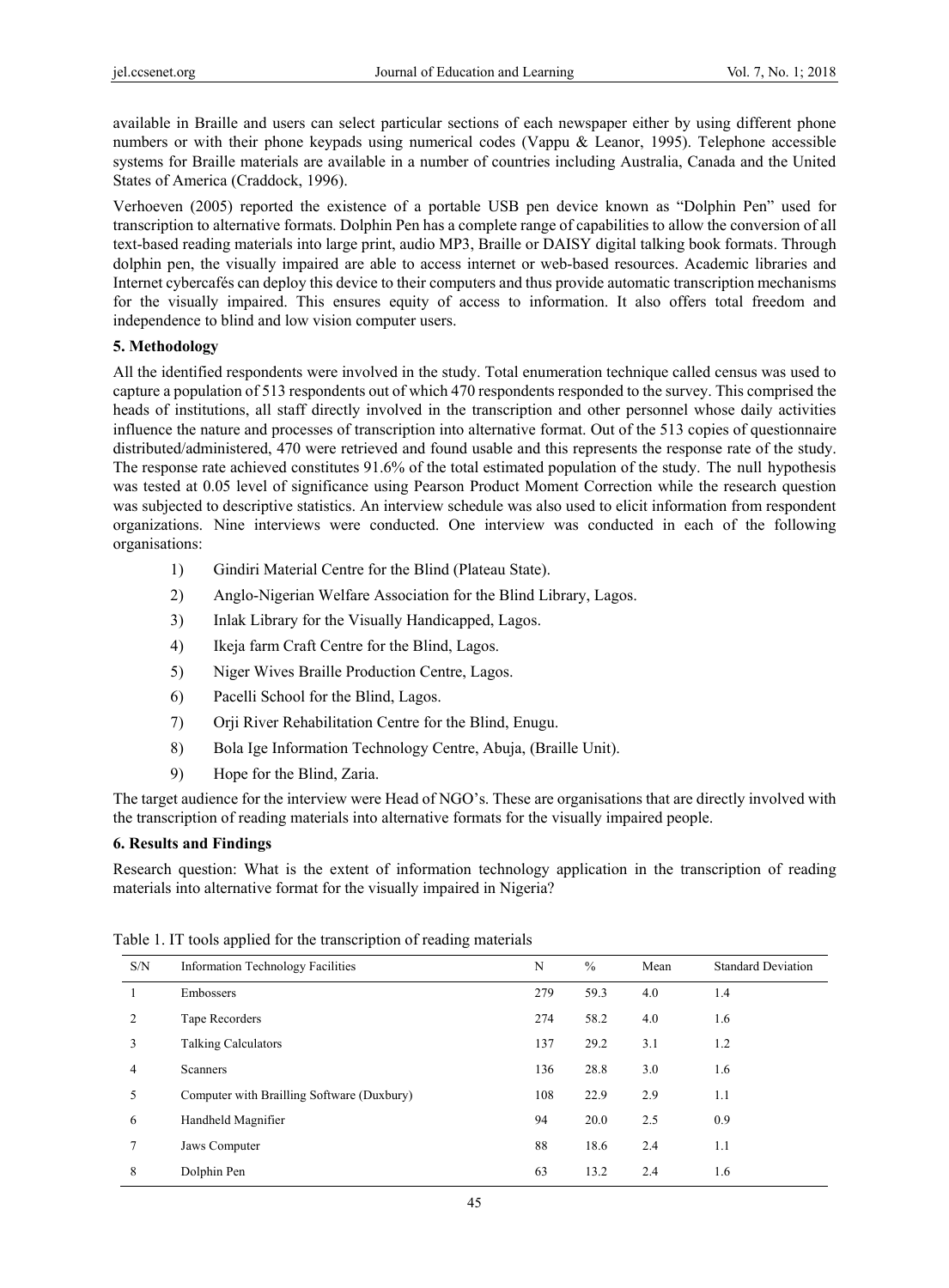| 8  | Electronic Braille System                   | 54 | 11.4 | 2.3 | 1.3 |
|----|---------------------------------------------|----|------|-----|-----|
| 9  | <b>Optical Character Recognition System</b> | 43 | 9.2  | 2.3 | 1.2 |
| 10 | Synthetic Speech Software                   | 43 | 9.2  | 2.2 | 0.8 |
| 11 | Kurwzeil Reading Machine                    | 40 | 8.5  | 2.2 | 0.8 |
| 12 | Data Technology                             | 35 | 7.4  | 2.0 | 0.9 |
| 13 | Braille 2000                                | 35 | 7.4  | 2.0 | 0.9 |
| 14 | Closed Circuit Television (CCTV))           | 28 | 6.0  | 2.0 | 0.7 |
| 16 | Converters                                  | 25 | 5.4  | 2.0 | 0.7 |

Table 1 showed that the most commonly applied IT tool by transcribers is Embossers with 59.3% ( $\overline{\mathbf{X}}$ =4.0, SD=1.4) while core IT tools like Duxbury is 22.9% (x=2.9, SD=1.1), Jaws Computer 18.6% ( $\bar{\mathbf{X}}$ =2.4, SD=1.1), and Braille 2000 is 7.4% ( $\overline{X}$  = 2.0, SD=0.9). The trend as seen from the table is that the more sophisticated the IT device, the lower the percentage of use. This means that the application of information technology to transcription in Nigeria is low.



Figure 1. Degree of respondent's satisfaction with existing ICT transcription facilities

Figure 1 indicates that the majority (61.5%) of the respondents are not satisfied with the application of ICT in the transcription of reading materials for the visually impaired while about 38.5% of the respondents were satisfied with ICT applications. The poor satisfaction level of respondents may not be unconnected with the high cost of the ICT facilities which makes it too expensive for them to afford.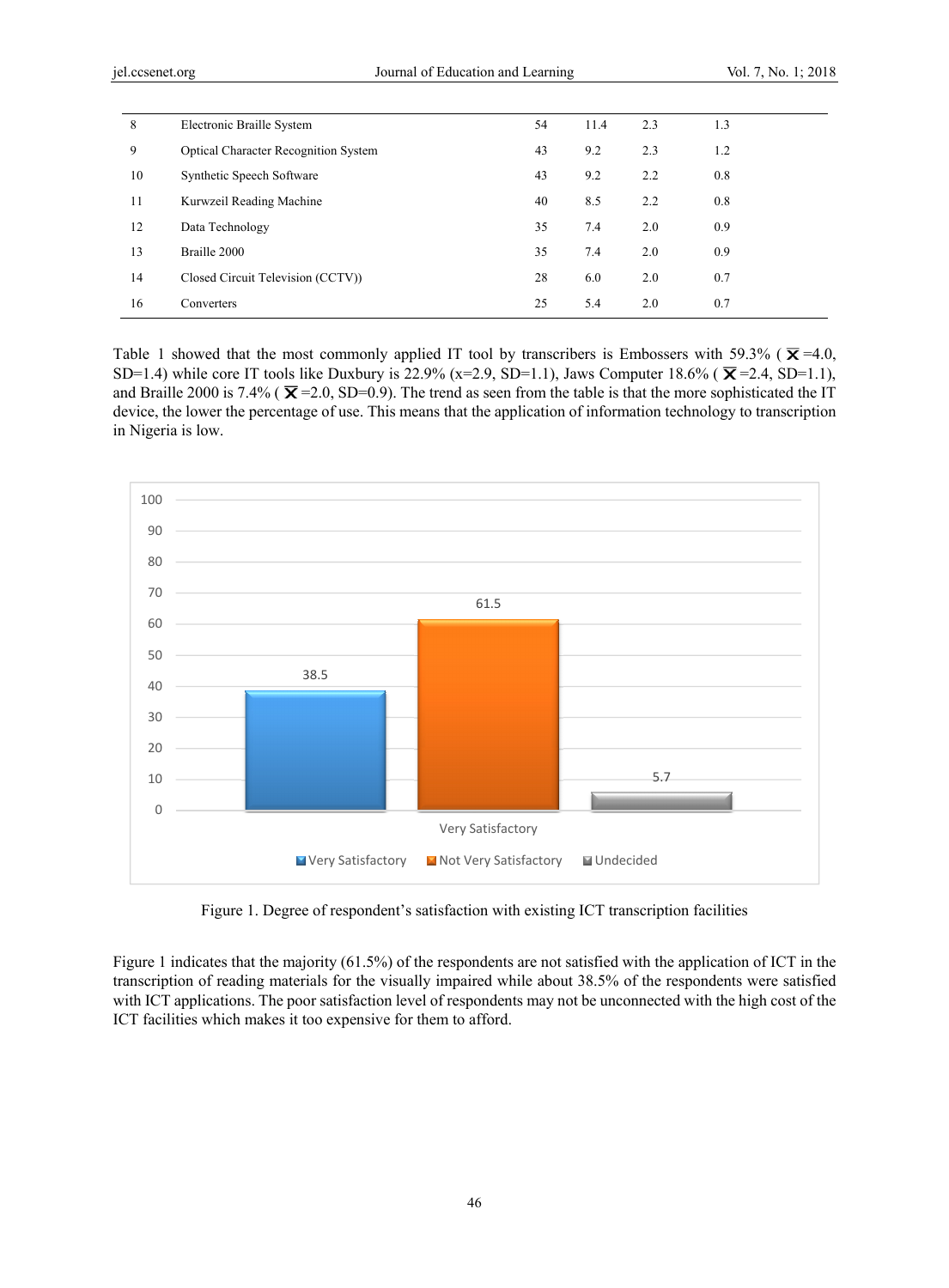

Figure 2. ICT facilities that participants would like to have available for use in TAF

The participants identified nine ICT facilities with AFB Product Evaluation as the highest representing 62%. This goes to underscore the fact that majority of the respondents are aware of current global trends in the area of development of technologies for enhanced productivity in meeting the information transcription needs of the visually impaired. The high level of expectation is not matched with the actual availability of technologies hence the low satisfaction as evidenced in Figure 1.

**INTERVIEW RESULT**: 1) Which ICT facilities used for transcription are you aware of?

|  | Table 2. ICT in the transcription of reading materials |  |  |
|--|--------------------------------------------------------|--|--|
|  |                                                        |  |  |

| <b>Gindiri Material</b> | Anglo-Nigerian             | <b>Inlak Library for the</b> | Ikeja Farm Craft       | <b>Niger-Wives Braille</b> | Pacelli School for | Orji River                  | <b>Bola Ige Information</b> | <b>Hope for the Blind</b>  |
|-------------------------|----------------------------|------------------------------|------------------------|----------------------------|--------------------|-----------------------------|-----------------------------|----------------------------|
| Centre for the          | <b>Welfare Association</b> | <b>Visually Handicapped</b>  | Centre for the         | <b>Production Centre</b>   | the Blind          | Rehabilitation              | Centre                      |                            |
| Blind                   | for the Blind Library      |                              | Blind                  |                            |                    | <b>Centre for the Blind</b> |                             |                            |
| "There are so           | "Kurwzeil Reading          | "There are a wide range of   | "Yes technology is     | "Quite a lot, Braille      | "Duxbury,          | "I am aware of              | "The use of ICT In          | "The practice is           |
| many ranging            | Machine, Embossers,        | technologies for             | affecting the Brailing | 2000, Synthetic            | Scanners, Jaws,    | Brailing Computers,         | transcription is the in-    | beyond Perkins and         |
| from Jaws               | Dolphin, Talking           | transcription especially in  | system now.            | Speech Software,           | Internet, Handheld | Embossers, Dolphin,         | thing. Some of them         | Stylus now.                |
| Computer,               | Calculator"                | the Western World. I can     | Computers are used,    | Jaws Computer,             | Magnifiers,        | OCR Kurwzeil,               | include Duxbury,            | Computers and              |
| Scanners,               |                            | talk of Computer for         | Embossers,             | Duxbury, Kurwzeil          | Kurwzeil and       | Synthetic Speech            | Jaws, Embossers,            | <b>Internet Facilities</b> |
| Duxbury,                |                            | Brailing, Scanner            | Scanners,              | Reading Machine,           | Computers"         | Software and                | Dolphin, OCR,               | are now involved in        |
| Embossers etc."         |                            | Duxbury, Embossers,          | Converters".           | Embossers, Talking         |                    | Computers"                  | Kurwzeil and                | transcription"             |
|                         |                            | Dolphin Pen, Tape            |                        | Calculators, A host of     |                    |                             | Computers"                  |                            |
|                         |                            | Recorder"                    |                        | others"                    |                    |                             |                             |                            |

Source: Nkiko (2013). Copyright Exemption and Information Technology as Factors Influencing Transcription of Reading Materials into Alternative Format for the Visually Impaired in Nigeria, Unpublished Ph.D Thesis, University of Ibadan.

Table 2 depicts the respondent institutions awareness of ICT facilities used for transcription. A cross-section of responses showed a wide spectrum of such facilities like Jaws Computer, Scanners, Duxbury, Embossers, Kurwzeil, Dolphin Pen, Talking Calculator, Converters, Synthetic Speech Software. It is a further corroboration of the awareness level of the respondents as regard the existence of multifaceted devices and tools for modern transcription.

**INTERVIEW RESULT**: 2) Which IT facilities do you have available for transcription?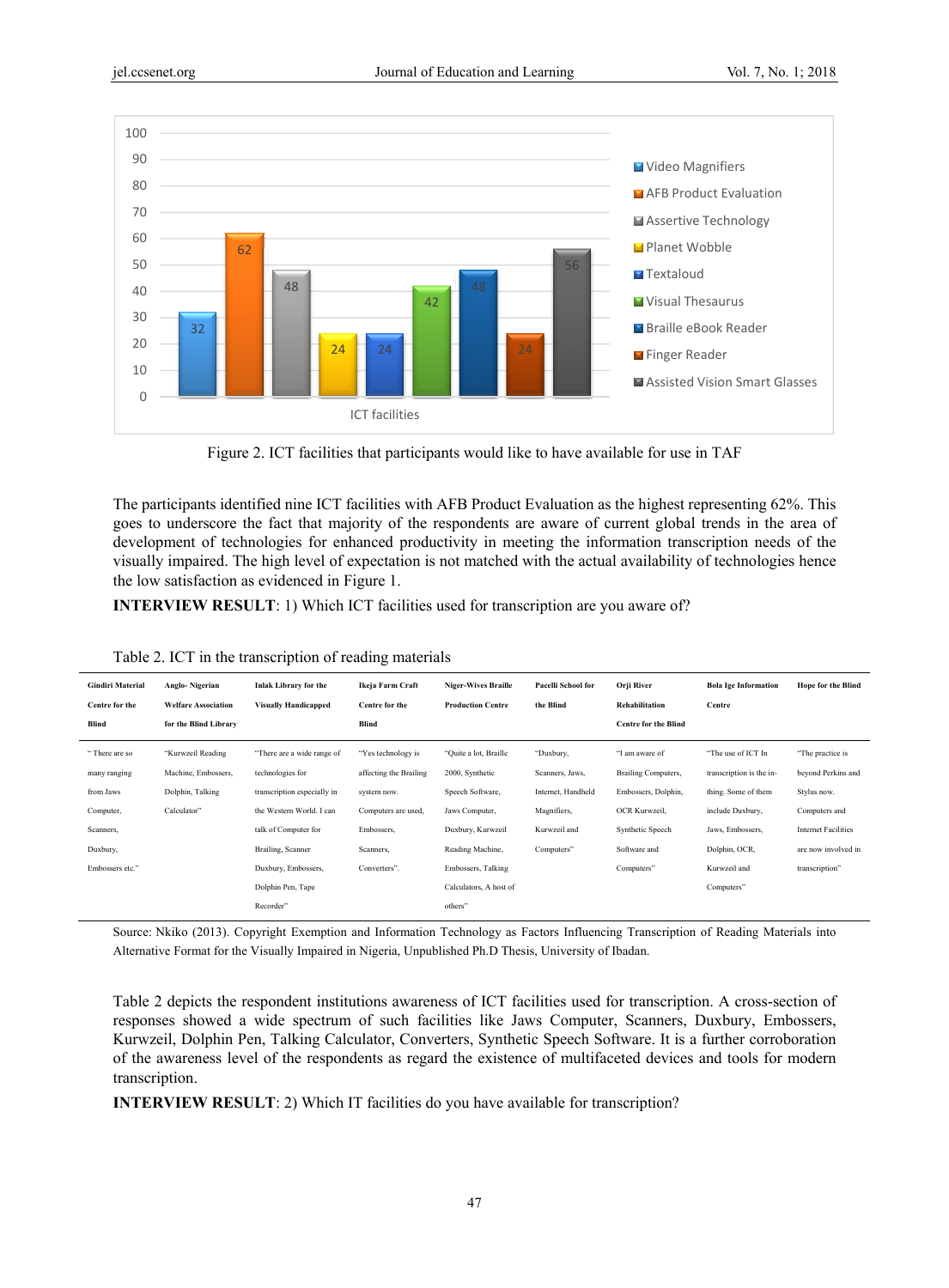| <b>Gindiri Material</b> | Anglo-Nigerian             | <b>Inlak Library for the</b> | Ikeja Farm Craft    | <b>Niger-Wives Braille</b> | Pacelli School for | Orji River       | <b>Bola Ige</b> | Hope for    |
|-------------------------|----------------------------|------------------------------|---------------------|----------------------------|--------------------|------------------|-----------------|-------------|
| Centre for the          | <b>Welfare Association</b> | <b>Visually</b>              | Centre for the      | <b>Production Centre</b>   | the Blind          | Rehabilitation   | Informatio      | the Blind   |
| Blind                   | for the Blind Library      | Handicapped                  | <b>Blind</b>        |                            |                    | Centre for the   | n Centre        |             |
|                         |                            |                              |                     |                            |                    | Blind            |                 |             |
| "We have                | "Our centre is very        | "We have functional          | "We have a Braille  | 'We train transcribers     | "When it comes to  | "We use mainly   | Embossers,      | 'We have    |
| Embossers, Tape         | active in transcription    | Embossers, Scanners          | Centre here in      | and transcribe for various | mass transcription | Perkins Brailing | Scanners        | computer,   |
| Recorders,              | and even we help other     | Kurwzeil, Handheld           | Lagos that          | schools and libraries. We  | we outscore to     | Machine, Slate   | and             | Scanners    |
| Scanners but most       | institutions to            | Mangnifiers,                 | transcribes using   | have Duxbury, Jaws,        | other IT equipped  | and Stylus".     | Computers       | and         |
| times we use            | transcribe. We use         | Winbraille, Duxbury,         | Perkins, Embossers  | Embossers, Scanners,       | centers but we     |                  |                 | Embossers". |
| Perkins and             | Embossers, Duxbury,        | Jaws, Tape Recorders         | and some            | Kurwzeil, Windbraille,     | have Perkins and   |                  |                 |             |
| Stylus".                | Jaws, Scanners,            | Computers,                   | computers. We       | Scanners, Internet         | Stylus".           |                  |                 |             |
|                         | Kurwzeil, Computer,        |                              | send our materials  | Facilities and other IT    |                    |                  |                 |             |
|                         | Talking Calculators,       |                              | there to be         | tools".                    |                    |                  |                 |             |
|                         | Winbraille etc."           |                              | transcribed for us" |                            |                    |                  |                 |             |

#### Table 3. ICT in the transcription of reading materials

Source: Nkiko (2013). Copyright Exemption and Information Technology as Factors Influencing Transcription of Reading Materials into Alternative Format for the Visually Impaired in Nigeria, Unpublished Ph.D Thesis, University of Ibadan.

Table 3: Beyond awareness of the existence of technologies for transcription, the interview investigated the actual informative facilities available within the institutions for transcription. The responses indicated that the average facilities available include Embossers, Tape Recorders, Scanners, Duxbury, Jaws Computer, Kurwzeil.

**INTERVIEW RESULT**: 3) Has your organization been deploying ICT in the transcription of reading materials into alternative formats. If yes, how long? If no, why?

| Table 4. ICT in the transcription of reading materials |  |  |  |  |
|--------------------------------------------------------|--|--|--|--|
|                                                        |  |  |  |  |

| <b>Gindiri Material</b>     | Anglo-Nigerian             | <b>Inlak Library for</b> | Ikeja Farm Craft Centre       | <b>Niger-Wives Braille</b> | <b>Pacelli School for the Blind</b>         | Orji River          | <b>Bola Ige</b>           | Hope for  |
|-----------------------------|----------------------------|--------------------------|-------------------------------|----------------------------|---------------------------------------------|---------------------|---------------------------|-----------|
| <b>Centre for the Blind</b> | <b>Welfare Association</b> | the Visually             | for the Blind                 | <b>Production Centre</b>   |                                             | Rehabilitation      | <b>Information Centre</b> | the Blind |
|                             | for the Blind Library      | Handicapped              |                               |                            |                                             | Centre for the      |                           |           |
|                             |                            |                          |                               |                            |                                             | Blind               |                           |           |
| "We started in 2002         | Yes, since 1999. We        | "We transcribe           | "Like I said earlier, we have | "We have been              | "They ask for Braille books more because    | Yes but we depend   | Yes, since 2002           | Yes, 2008 |
| but stopped because of      | engage in massive          | students' handouts       | a Braille Center here in      | deploying computers        | they can only read with their fingers and   | more on other       |                           |           |
| broken down                 | production of              | from various             | Lagos that transcribes using  | and other assistive        | not their eyes. I think the talking book is | centres with better |                           |           |
| equipment and lack of       | secondary and tertiary     | schools using            | Perkins,                      | technologies since         | more expensive because we have to get       | computer brailing   |                           |           |
| money for repairs".         | books using IT             | computer brailing        | Embossers and some            | 2000.                      | the gadgets as we need to get the           | facilities          |                           |           |
|                             | facilities".               | facilities".             | computers.                    |                            | Embossers also. So both of them have        |                     |                           |           |
|                             |                            |                          |                               |                            | their own problems which boil down to       |                     |                           |           |
|                             |                            |                          |                               |                            | funds".                                     |                     |                           |           |

Source: Nkiko (2013). Copyright Exemption and Information Technology as Factors Influencing Transcription of Reading Materials into Alternative Format for the Visually Impaired in Nigeria, Unpublished Ph.D Thesis, University of Ibadan.

Table 4: revealed that majority of the institutions interviewed have been deploying ICT in the transcription of reading materials into alternative format.

**INTERVIEW RESULT:** 4) In what ways have ICT application impacted on transcription of reading materials to alternative format in Nigeria?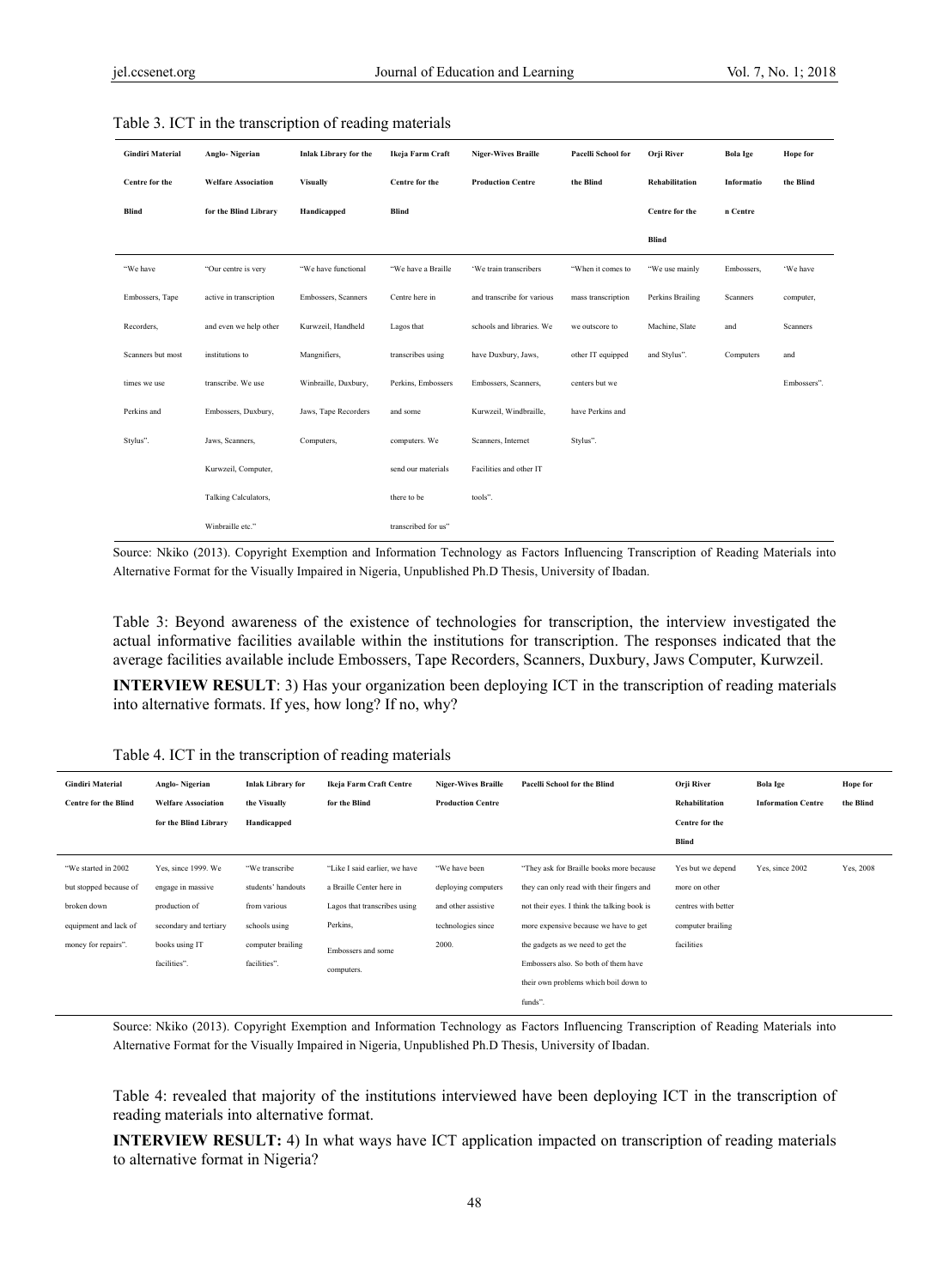| <b>Gindiri Material</b><br>Centre for the | Anglo-Nigerian<br><b>Welfare Association</b> | <b>Inlak Library for the</b><br><b>Visually</b> | Ikeia Farm Craft<br>Centre for the | <b>Niger-Wives Braille</b><br><b>Production Centre</b> | <b>Pacelli School for</b><br>the Blind | Orii River<br>Rehabilitation | <b>Bola Ige</b><br><b>Information Centre</b> | <b>Hope for the Blind</b> |
|-------------------------------------------|----------------------------------------------|-------------------------------------------------|------------------------------------|--------------------------------------------------------|----------------------------------------|------------------------------|----------------------------------------------|---------------------------|
| Blind                                     | for the Blind Library                        | Handicapped                                     | Blind                              |                                                        |                                        | <b>Centre for the Blind</b>  |                                              |                           |
| Makes Braille                             | It has enhanced reading                      | ICT has made possible                           | It has made                        | It has made Braille                                    | It makes                               | The ease with which          | People without prior                         |                           |
| accessible and                            | and independence of the                      | the deployment or                               | possible the                       | searchable and                                         | transcription                          | Braillist can make           | knowledge of Braille                         |                           |
| portable                                  | blind students                               | read aloud books                                | existence of Braille               | downloadable                                           | faster with greater                    | multiple copies              | can produce perfect                          |                           |
|                                           |                                              |                                                 | Note-takers and                    |                                                        | precision and                          |                              | <b>Brailled</b> documents                    |                           |
|                                           |                                              |                                                 | transcript software                |                                                        | accuracy                               |                              | using technology                             |                           |

#### Table 5. ICT in the transcription of reading materials

Source: Nkiko (2013). Copyright Exemption and Information Technology as Factors Influencing Transcription of Reading Materials into Alternative Format for the Visually Impaired in Nigeria, Unpublished Ph.D Thesis, University of Ibadan.

Table 5 showed that respondents understood the positive impact of information technologies to transcription of reading materials. For the extent of application of Information Technology in the transcription of reading materials into alternative format, the interview revealed that transcribers know that information technology will make their work faster and easier. They understood how crucial computers and other relevant technology are to improving transcription of reading materials. Though many of the institutions still transcribe using conventional techniques, only few such as Inlak Library for the visually impaired. Nigerwives ANWAB claimed that information technology application has contributed immensely to the transcription of reading materials into alternative formats.

The interview also revealed that respondents are of the opinion that IT tools are expensive and spare-parts are not locally sourced. However, they affirmed that technological application to transcription represents most effective and global standards. It must be embraced if appreciable progress is to be made.

5) Do you have access to Jaws computer?

Table 6. ICT in the transcription of reading materials

| <b>Gindiri Material</b> | Anglo-Nigerian                 | <b>Inlak Library for the</b> | Ikeia Farm Craft | Niger-Wives               | <b>Pacelli School</b> | <b>Orii River</b>           | <b>Bola Ige</b> | Hope for  |
|-------------------------|--------------------------------|------------------------------|------------------|---------------------------|-----------------------|-----------------------------|-----------------|-----------|
| Centre for the          | <b>Welfare Association for</b> | <b>Visually</b>              | Centre for the   | <b>Braille Production</b> | for the Blind         | <b>Rehabilitation</b>       | Information     | the Blind |
|                         |                                |                              |                  |                           |                       |                             |                 |           |
| Blind                   | the Blind Library              | Handicapped                  | Blind            | Centre                    |                       | <b>Centre for the Blind</b> | Centre          |           |

6) Do you have formal training in the use of computer for transcription?

Table 7. ICT in the transcription of reading materials

| <b>Gindiri Material</b><br>Centre for the<br>Blind | Anglo-Nigerian Welfare<br><b>Association for the Blind</b><br>Library              | <b>Inlak Library for</b><br>the Visually<br>Handicapped | Ikeja Farm<br><b>Craft Centre</b><br>for the Blind | <b>Niger-Wives Braille</b><br><b>Production Centre</b> | Pacelli<br><b>School</b> for<br>the Blind | Orji River<br><b>Rehabilitation</b><br><b>Centre for the Blind</b> | <b>Bola Ige</b><br>Information<br>Centre | Hope for<br>the Blind |
|----------------------------------------------------|------------------------------------------------------------------------------------|---------------------------------------------------------|----------------------------------------------------|--------------------------------------------------------|-------------------------------------------|--------------------------------------------------------------------|------------------------------------------|-----------------------|
| Yes, both local<br>and international               | Yes, in our institution                                                            | Yes                                                     | No                                                 | Yes, formal training<br>and some certifications        | No                                        | No                                                                 | Yes, of course                           | Yes                   |
|                                                    | training and continuous<br>training are the norm for<br>professional transcription |                                                         |                                                    | are required                                           |                                           |                                                                    |                                          |                       |

Tables 6 and 7 showed respondents institutions access to Jaws Computers and availability of formal training in the use of computer for transcription. The preponderance of opinion is that they enjoy great deal of formal training as well as access to jaws computer.

There will be no significant relationship between information technology and transcription of reading materials into alternative format for the Visually Impaired in Nigeria.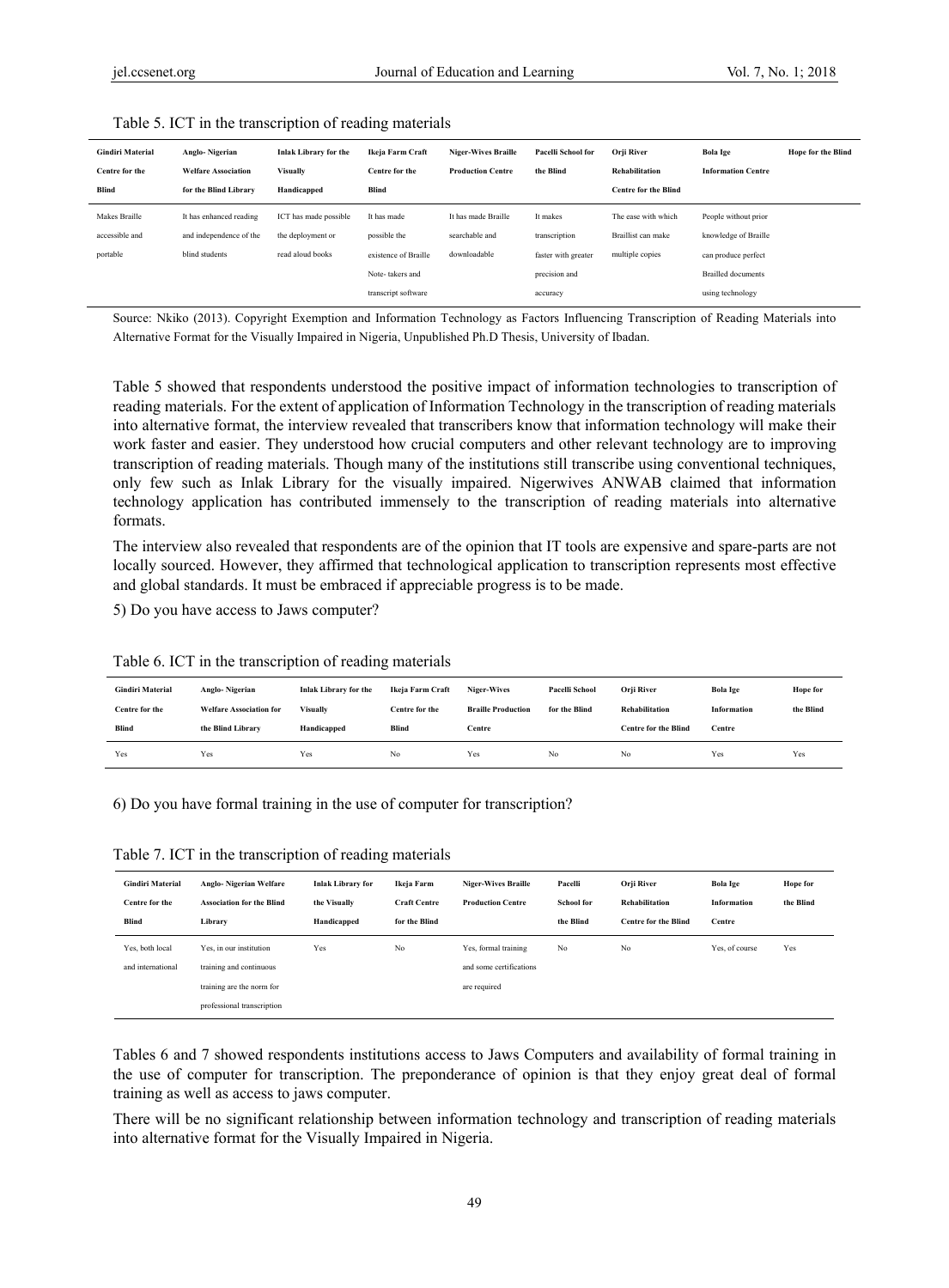# **7. Hypothesis**

Table 8. Correlation of application of information technology and transcription of reading materials into alternative formats for the Visually Impaired in Nigeria

| Variations                                                              | N   | Mean    | Std. Deviation | r-observed | Sig.   |
|-------------------------------------------------------------------------|-----|---------|----------------|------------|--------|
| Application of Information Technology                                   | 470 | 23.00   | 19.3851        |            |        |
| Transcription of reading materials into alternative<br>formats impaired | 470 | 60.8574 | 2.76879        | $0.622**$  | < 0.05 |

\*\* Correlation is significant at the 0.01 level (2-tailed).

The Table 8 represents correlation coefficient of independent variable (application of information technology) and dependent variable (transcription of reading materials into alternative formats for the Visually Impaired in Nigeria). The result revealed a significant positive relationship between application of information technology and transcription of reading materials into alternative formats for the visually impaired in Nigeria at  $r=0.62$ :  $p<0.05$ . This implies that the null hypothesis that stated that "There will be no significant relationship between information technology and transcription of reading materials into alternative format for the visually impaired in Nigeria" is therefore rejected.

## **8. Discussion**

The study indicated that there is a positive linear correlation between the application of IT and the transcription of reading materials into alternative format. The implication of this is that as the application of IT increases, the transcription of reading materials into alternative format for the visually impaired also increases in the same direction. This means that IT applications have significant influence on transcription of reading materials into alternative format for the visually impaired in Nigeria. Thus, the null hypothesis  $(H_0)$  which states that information technology applications have no significant relationship with transcription of reading materials into alternative format for the visually impaired in Nigeria was rejected while the alternative hypothesis  $(H_1)$  was accepted. This finding is in agreement with Porter (1997), Gallimore (1999), Evans (2000), and Pollitt (2003) who separately noted the influence of information technology in the provision of reading materials in alternative formats for the visually impaired.

The study further showed that the various institutions for the visually impaired employ multifarious information technological tools in the transcription of reading materials but on the average there is low level of application of information technology in the transcription of reading materials for the visually impaired in Nigeria. However, Perkins Braille and Stylus which are traditional tools remained the predominant methods for transcription. Findings from the interviews corroborated this, with particular reference to Perkins Braille Machine, Embossers, Tape Recorders, Stylus and Scanners being the most widely used. These quotes from the respondents tend to capture these view points.

"The major tool among most transcribers is Perkin Braille and stylus, however, computer-based brailling is on the increase. They ask for the Braille books more because they can only read with their fingers and not their eyes. I think the talking book is more expensive because we have to get the gadget as we need to get the embosser also. So both of them have their own problems which boil down to funds" [Pacelli School for the Blind]. "We have a Braille center here in Lagos that transcribes, using Perkins, Embosser and some computers". [Farm craft]

The finding is consistent with Gusen et al. (2010) and Atinmo (2005) who asserted that transcription in Nigeria is mostly manual driven as only few institutions use computer Braille facilities. However, majority of the respondents are not satisfied with the present level of information technology application in the transcription of reading materials into alternative formats in Nigeria which could be attributed to poor funding, institutional priorities and low level of infrastructural and technological development of the country.

Respondents perceived the impact of information technology to transcription as laudable and of tremendous positive advantage. It was noted that it makes transcription faster with greater precision and accuracy as well as making possible the deployment of read aloud books among several other advantages. This positive perception and enthusiasm would definitely be a catalyst in the adoption and acceptance of relevant technologies to improve transcription in Nigeria. They are aware that they could still avail themselves of some other modern transcribing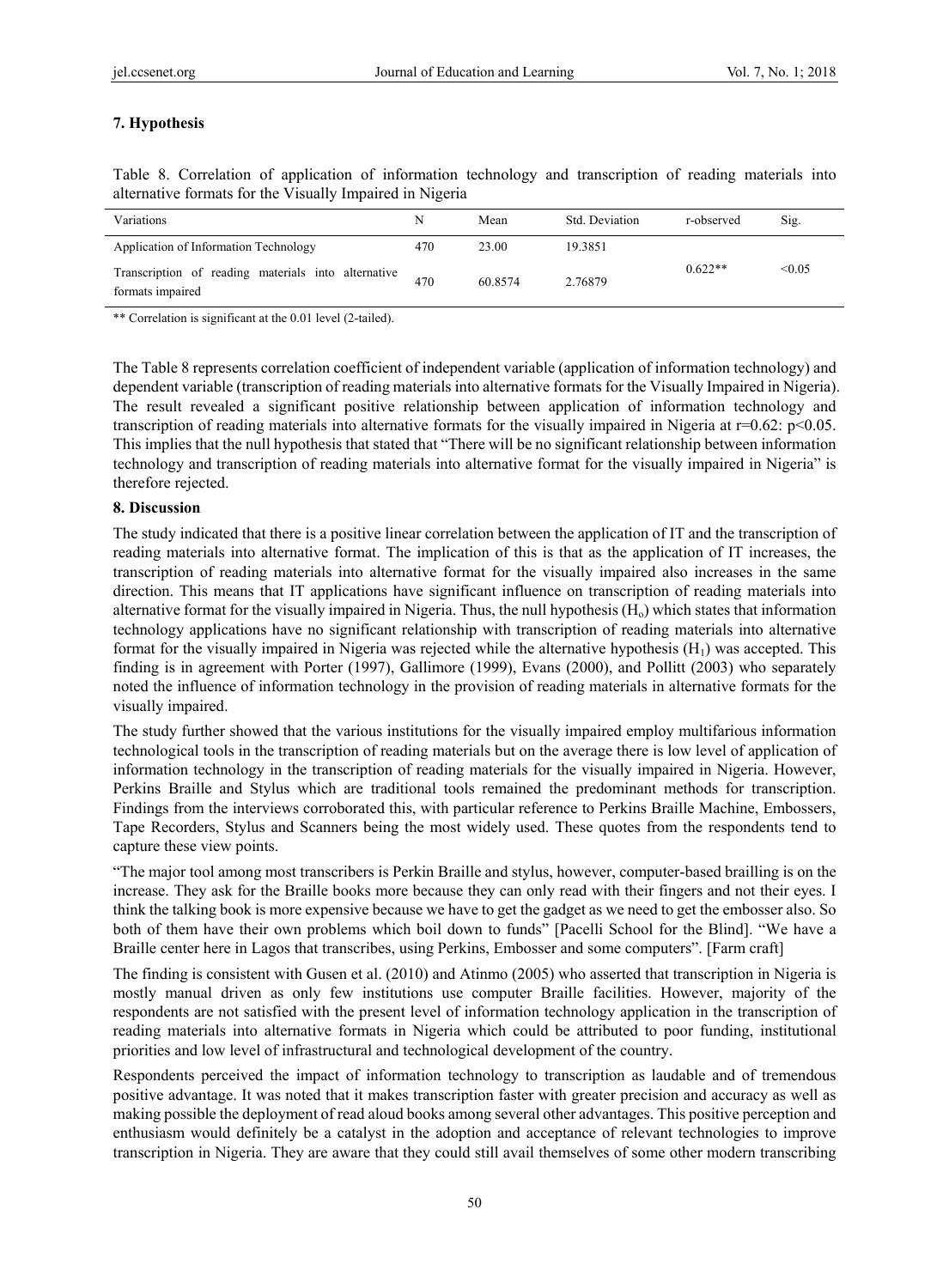equipment such as AFB Product Evaluation, Assistive Vision Smart Glasses, Braille e-book reader and other sophisticated devices which are currently not available to them.

The finding is at variance with Evans (2000), Kuniansky (2001), Pollitt (2003), Nguyen (2005) and Verhoeven (2005) who noted that information technology is increasingly applied to the transcription of reading materials for the visually impaired. Print to Braille transcription using software can yield accuracy level that approaches 100%. It is possible for a person who does not know Braille to produce decent, usable and useful Braille. This is particularly critical in educational settings, where students need Braille in a timely manner in order to keep current with their studies. Automatic transcription is an invaluable tool and resource, but it does not eliminate the need for skilled intervention from a knowledgeable person when quality Braille is the desired outcome.

#### **9. Conclusion and Recommendations**

The deployment of appropriate information technology is crucial for the transcription of reading materials into accessible formats for the visually impaired. The paper noted that the application of information technology in the transcription of reading materials into alternative formats is low. However, it indicated significant positive relationship of reading materials for the visually impaired. The study recommends that Multi-National Corporations should be sensitized to extend their Corporate Social Responsibility (CSR) activities to help in procuring modern information technology devices and software to enhance transcription. Stakeholders should improve upon their knowledge of information technology and other relevant issues through workshops, seminars and periodic formal training for personnel in order to be able to increase and sustain an adequate level of transcription activities in the institutions.

#### **References**

- Apple, M. (1992). Is the New Technology part of the Solution or Part of the Problem in Education? In J. Beynon, & H. Mackay (Eds.), *Technological Literacy and the Curriculum* (pp. 16-17). London: The Falmer.
- Atinmo. (2000). Strategies and Tools for Library and Information Service Delivery for Visually Impaired Persons in Nigeria in the New Millennium. In *Library and Agenda for the New Millennium*. Nigeria Library Association.
- Atinmo, M. I. (20005). *Setting up a computerized catalogue and Distribution Database of Alternative Materials for Blind and Visually Impaired Person in Nigeria*. Retrieved from http://www.foundation.v/verscroft.com/atinmo.htm. Accessed on 19/11/2008
- Babalola, Y. T., & Haliso, Y. (2011). Library and Information Services to the Visually Impaired-The Role of Academic Libraries. *Canadian Social Science*, *7*(1), 140-147.
- Banes, D. (2009). *Braille 200 Years Old*! Retrieved November 3, 2009, from http://telecentreeurope.ning.com/profiles/blogs/braille-200-years-old
- Braille. (2000). *Braille Production Technology for The New Millennium*. Retrieved March 7, 2006, from http://www.braille 2000.com
- COTIS. (2001). *A Name Change, but the Ideals are the same*. Retrieved August 13, 2006, from http://www.ukaaf.org/cotis-site/ontrack37.htm
- Craddock, J. (1996). *Talking Newspapers and Magazines for Visually Impaired and other People with Print Disabilities: An International Perspective*. Paper presented at the 62<sup>nd</sup> IFLA General Conference, 25-31 August. Retrieved December 11, 2005, from http://www.ifla/org/contacts.html
- Craven, J. (2000). Good Design Principles for the Library Websites: A study of Accessibility Issues in UK University Libraries. *New Review of Information and Library Research*, *6*, 25-51.
- *Disability Discrimination Act (DDA)*. (2005). Retrieved June 14, 2007, from http://www1.learningtrust.co.uk/adult\_learning/adult\_and\_community\_learning/docs/disability\_discriminati on\_act.pdf
- Evans, M. (2000). Serving the needs of Visually Impaired Information Seekers in UK Public Libraries. In *FLA Council and General Conference*. Jerusalem: IFLA. Retrieved December 3, 2006, from http://www.ifla.org/iv/66/paper/111158E.html
- Fuandai, C. (2010). Catering for children with special needs in the regular classroom: Challenges and the way forward. *Edo Journal of Counselling*, *3*(1), 144-157.
- Gallimore, A. (1999). When Special Becomes Everyday. *Library Technology*, *4*(1), 13-16.